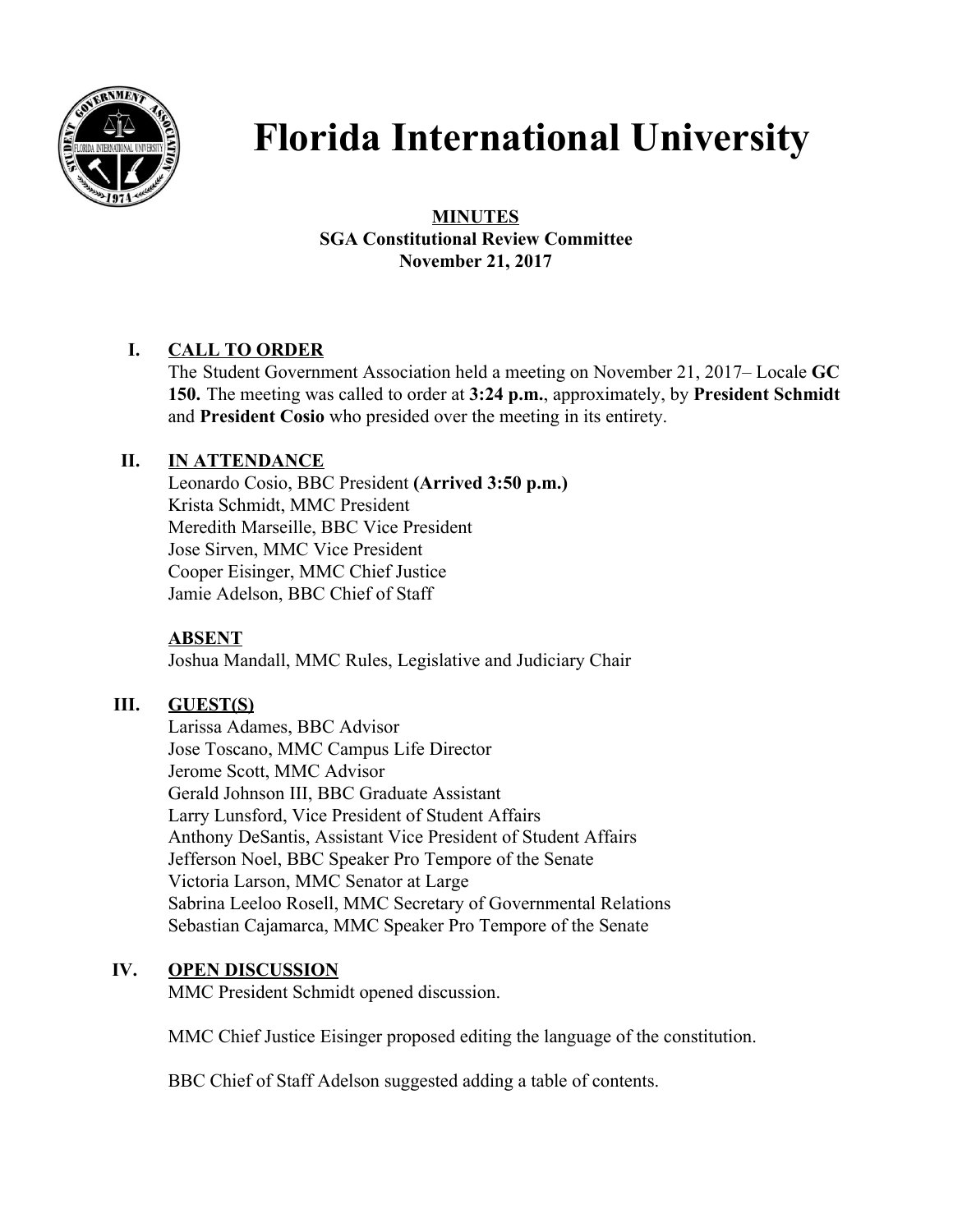MMC Vice President Sirven proposed that SGA councils unite as one, similar to the BSU model.

Committee discussed proposed legislative branch:

- BBC Vice President Marseille asked about senate structure.
- MMC President Schmidt said the numbers of senators would stay the same because they represent the respective colleges.
- MMC Chief Justice Eisinger shared his concerns with structure and vacancies. He proposed numbers of senators being adjusted.
- MMC President Schmidt said that can be worked with constitutional committee and colleges.
- MMC Campus Life Director Toscano said the operations of senate and cabinet needs to be structured. He suggested creating a calendar for appointments, readings, votes, finance requests, etc.
- MMC Vice President Sirven asked about commuting for meetings.
- MMC Chief Justice Eisinger said there may be conflicts. He suggested designating one campus as the meeting site for senate meetings.
- MMC Vice President Sirven said his idea was to use USF model. Meetings would be later in the evening, with dinner and access to transportation provided.
- BBC Vice President Marseille asked about senators with evening classes. She said they would not be able to do student government.
- MMC Vice President Sirven said being available during that time would be a requirement.

Committee discussed SGA structure:

- MMC Vice President Sirven said there would be a president, two vice presidents, one senate, one cabinet that reports to president and a treasurer.
- MMC Campus Life Director Toscano sked how split between campus budgets would happen.
- MMC Vice President Sirven said the U-Wide budget would not be separated.
- The committee discussed how finance requests would go through senate.
- MMC Vice President Sirven said there would be a U-Wide budget committee, and people with budget requests would go to the committee.
- MMC Secretary of Governmental Relations suggested less meetings for cabinet and senate, possibly bi-weekly.
- Chief of Staff Adelson said that meeting less isn't beneficial. She said scheduling conflicts occur, and without having a set weekly meeting time there is a possibility the cabinet won't meet at all.

BBC President Cosio said that we should keep vagueness in mind when editing documents.

Committee discussed agencies and bureaus: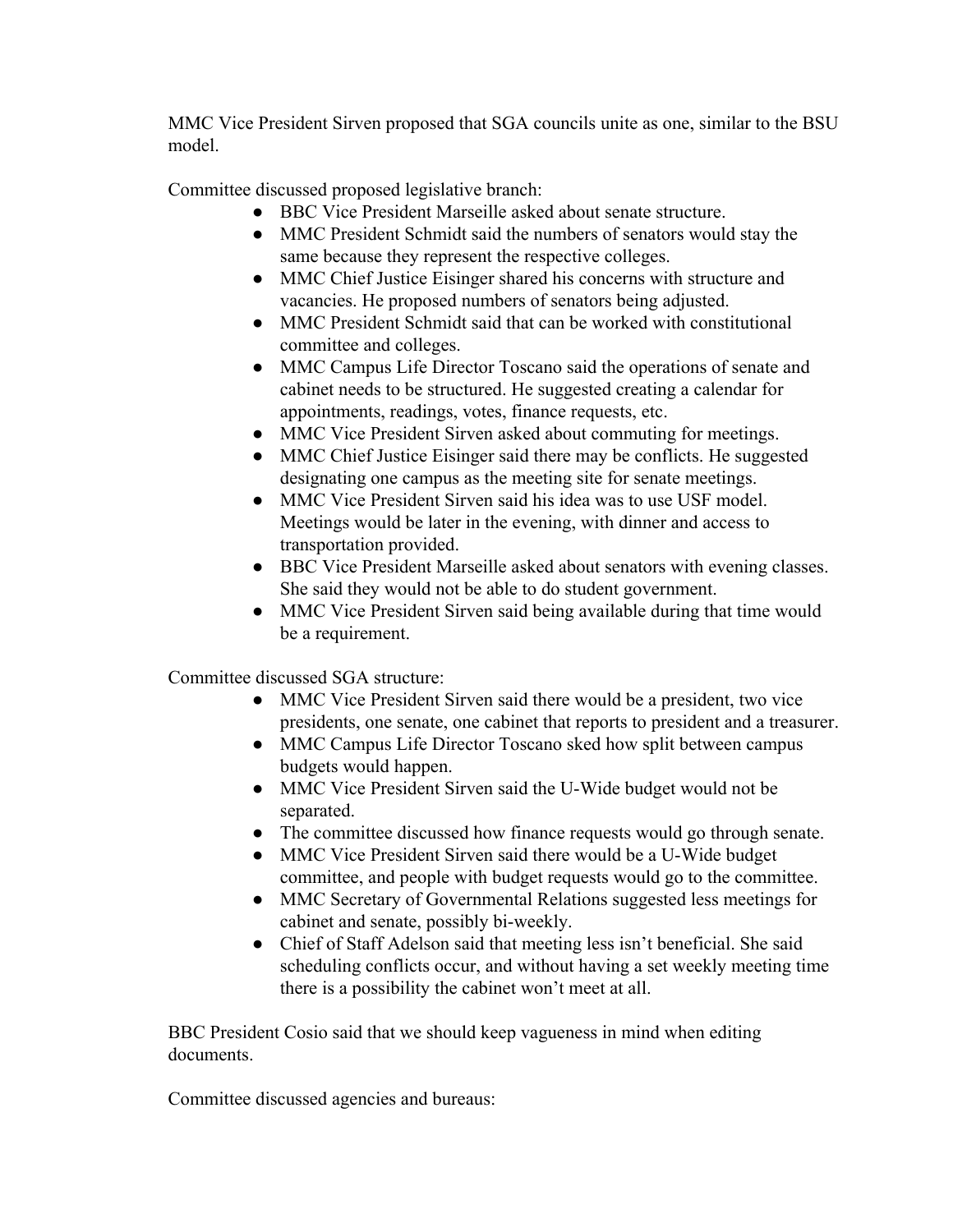- MMC President Schmidt suggested merging campus-specific agencies and bureaus to create unity and lessen confusion.
- BBC Vice President Marseille said that BBC has a weekly roundtable with council presidents.
- MMC Vice President Sirven suggested giving the agencies and bureaus autonomy.
- MMC President Schmidt said she is in favor of keeping them close to SGA. BBC President Cosio agreed.
- BBC Graduate Assistant Johnson asked about the programming at MMC.
- MMC President Schmidt said that SGC-MMC is cutting down on programming.
- MMC Secretary of Governmental Relations explained the event she held today.
- BBC Graduate Assistant Johnson explained how his undergrad university student government collaborated with their agencies and bureaus.
- MMC President Schmidt asked about the selection process for the members of agencies and bureaus.
- BBC Advisor Adames explained that there is an application process, and the outgoing council interviews and selects the incoming council.
- MMC President Schmidt suggested senators sitting in on the selection process.

MMC Campus Life Director Toscano reminded the committee of Dr. Lunsford's deadline, and proposed setting an agenda on what to tackle for future meetings.

MMC President Schmidt suggested creating sub-committees.

BBC Speaker Pro Noel asked if the combined SGA is the solution to the lack of togetherness between both campuses.

MMC President Schmidt and MMC Vice President Sirven said yes.

BBC Vice President Marseille said that there instead should be regulations on how often campus presidents meet.

MMC President Schmidt said that isn't always the case.

MMC Secretary of Governmental Relations said that this plan does not leave room for personal feelings to hinge collaborations.

MMC Vice President Sirven said that this would help with access for both campuses with administration.

MMC Campus Life Director Toscano asked how reporting to advisors would work with the expansion of cabinet and senate.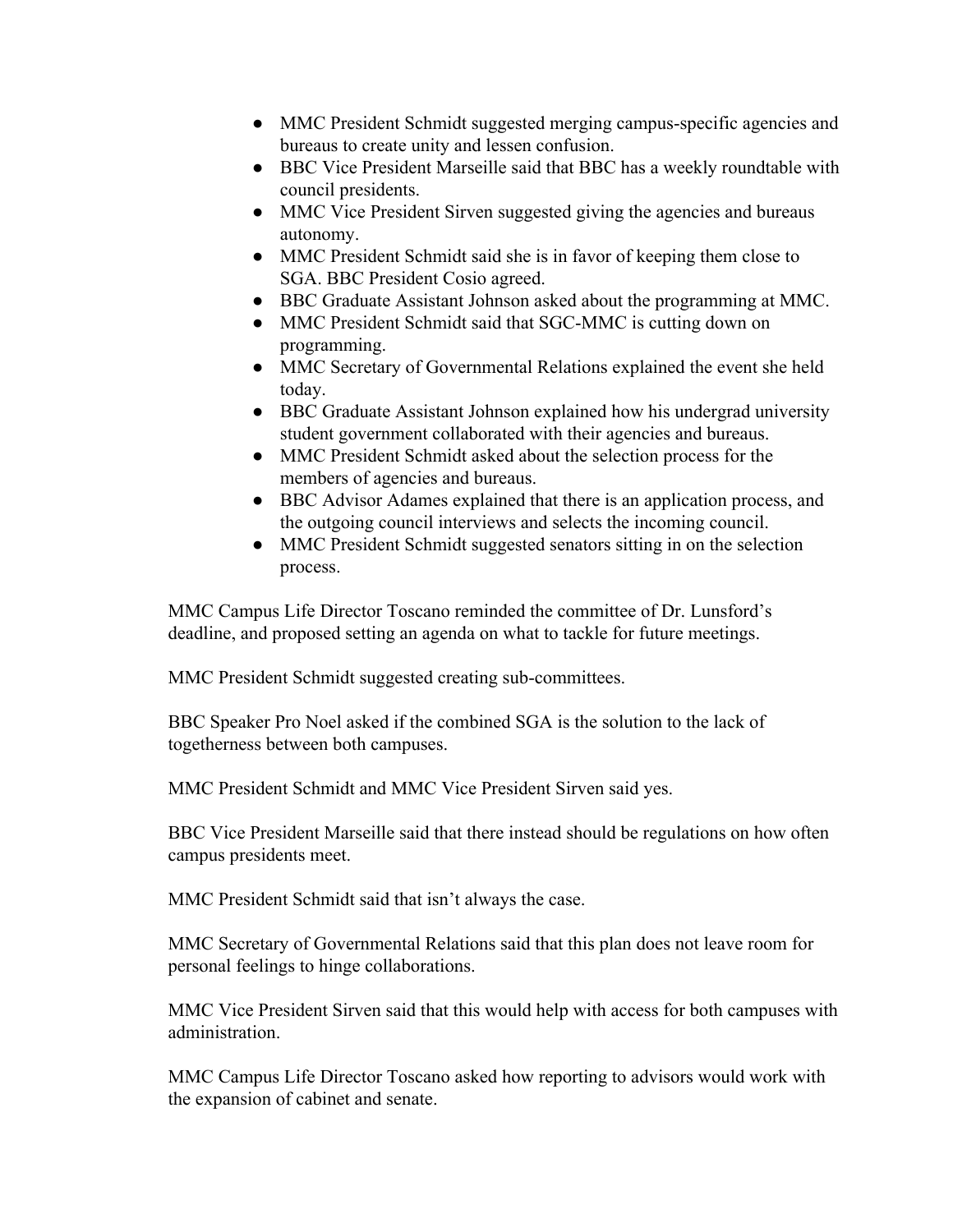MMC President Schmidt said that advisors would still advise respective campuses.

MMC Vice President Sirven said that this model would replicate other universities'.

MMC Chief Justice Eisinger said we have to decide if we want to go forward with proposal.

BBC Vice President Marseille asked how this would affect the university's 2020 plan for online students.

MMC President Schmidt said she doesn't see how the restructure would affect online students.

Assistant Vice President of Student Affairs DeSantis suggested creating opportunities for meetings to be streamed for online students.

BBC Chief of Staff Adelson asked about campus specific statutes.

BBC President Cosio said we would have to dissolve each, and combine into one document.

BBC President Cosio said we shouldn't have to vote on new SGA structure, but should go through constitution and make edits.

MMC Chief Justice Eisinger said we should decide now if we would implement new SGA structure.

MMC Vice President Sirven moved to eliminate both SGC-MMC and SGC-BBC and move to a single SGA. MMC Chief Justice Eisinger second. Roll Call Vote:

Leonardo Cosio (Yea) Krista Schmidt (Yea) Meredith Marseille (Yea) Jose Sirven (Yea) Cooper Eisinger (Yea) Jamie Adelson (Yea)

The committee listed edits that need to be made to constitution: Format Structure Language Budget Election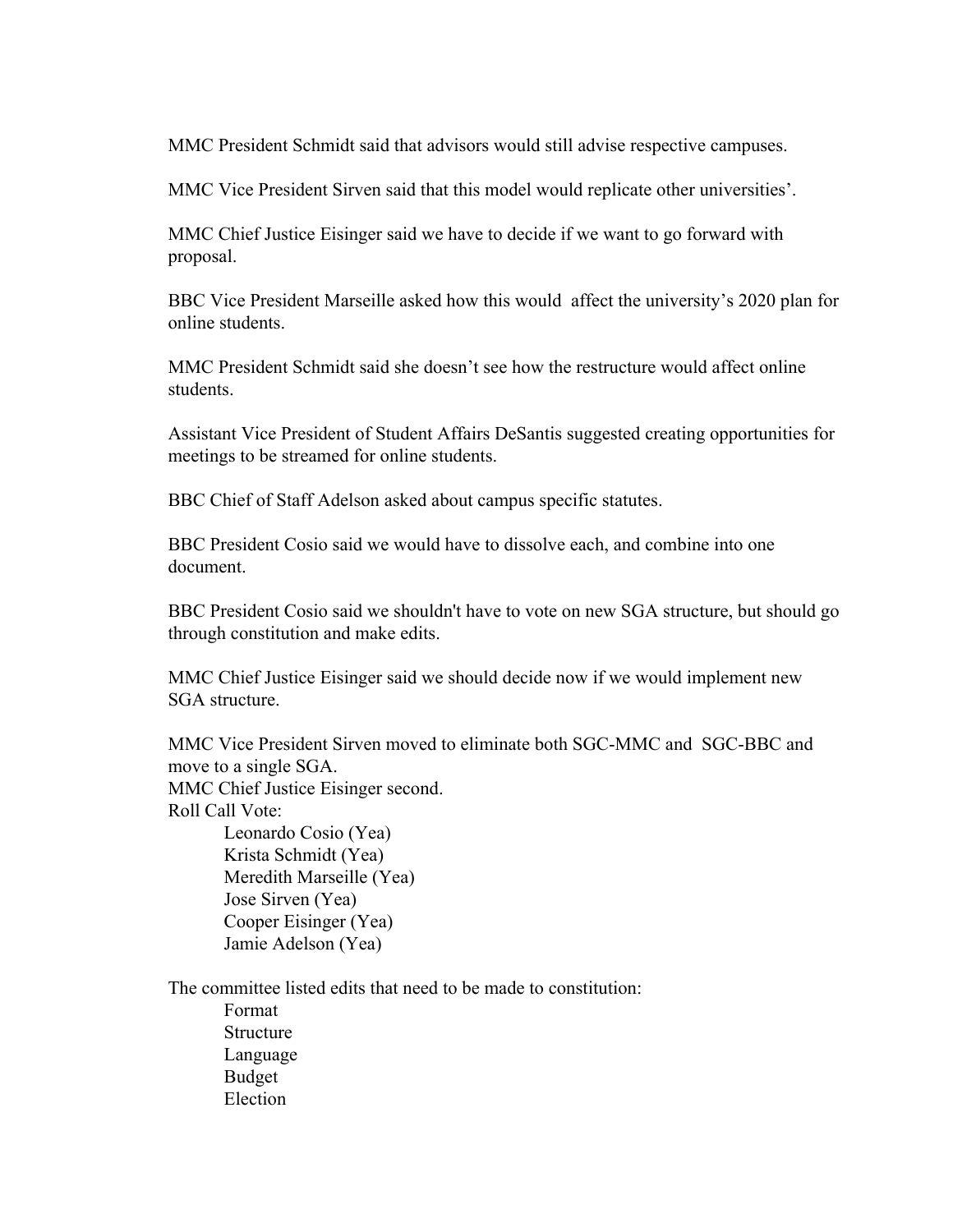#### **Transition**

MMC Chief Justice Eisinger moved to have a 5 minute break. MMC Vice President Sirven second.

Committee had break at 4:51 p.m. Committee reconvened at 4:56 p.m.

BBC President Cosio and MMC President Schmidt suggested going through sections of constitution and making edits.

#### Constitution edits:

#### **Authority, II Jurisdiction**

- 1. The format was edited.
- 2. Question as to what constitutes as the "student body" was asked.
- 3. "and all A&S funded entities" was added.

## **Student Rights, Section 3 Rights**

- 1. Subsection A, number 3: Question raised by MMC Vice President Sirven regarding ability of students to file appeals of petitions for legal review.
- 2. Subsection A, number 5: "Governing Council" changed to "agencies and bureaus" for consistent language.
- 3. Subsection B, number 1: "student affairs" changed to "student body" due to confusion between affairs of students and the Division of Student Affairs.
- 4. Subsection B, number 2: "To request SGA monies to fund academic, professional, and/or personal advancement" was changed to "To request SGA funding for academic, professional, and/or personal advancement."
- 5. Subsection B, number 3: "Request SGA monies to fund university-wide, and/or campus specific improvements" was changed to "Request SGA funding for university-wide, and/or campus-specific improvements."
- 6. Subsection B, number 5: the format was edited.
- 7. Subsection B, number 5: percentage sign added after (15).
- 8. Subsection B, number 5: MMC Vice President Sirven said committee needs to Review for contradiction in raising this number to apply to a higher number of student input.

#### **Article II, Section 1 Student Body**

1. MMC President Schmidt asked who is classified as students in regards to SGA. To be discussed at next meeting.

#### **Article II, Section 2 Governing Bodies**

- 1. Section removed.
- 2. Subsection D: "Sunshine State Laws" will be moved to Article 6 Due Process

## **Article II, Section 3 Branches of Government**

- 1. Section 3 changed to section 2
- 2. Subsection B: MMC Vice President Sirven raised question about power of executive board. Definition of executive board to be defined in statutes.

#### **Article III, Section 1**